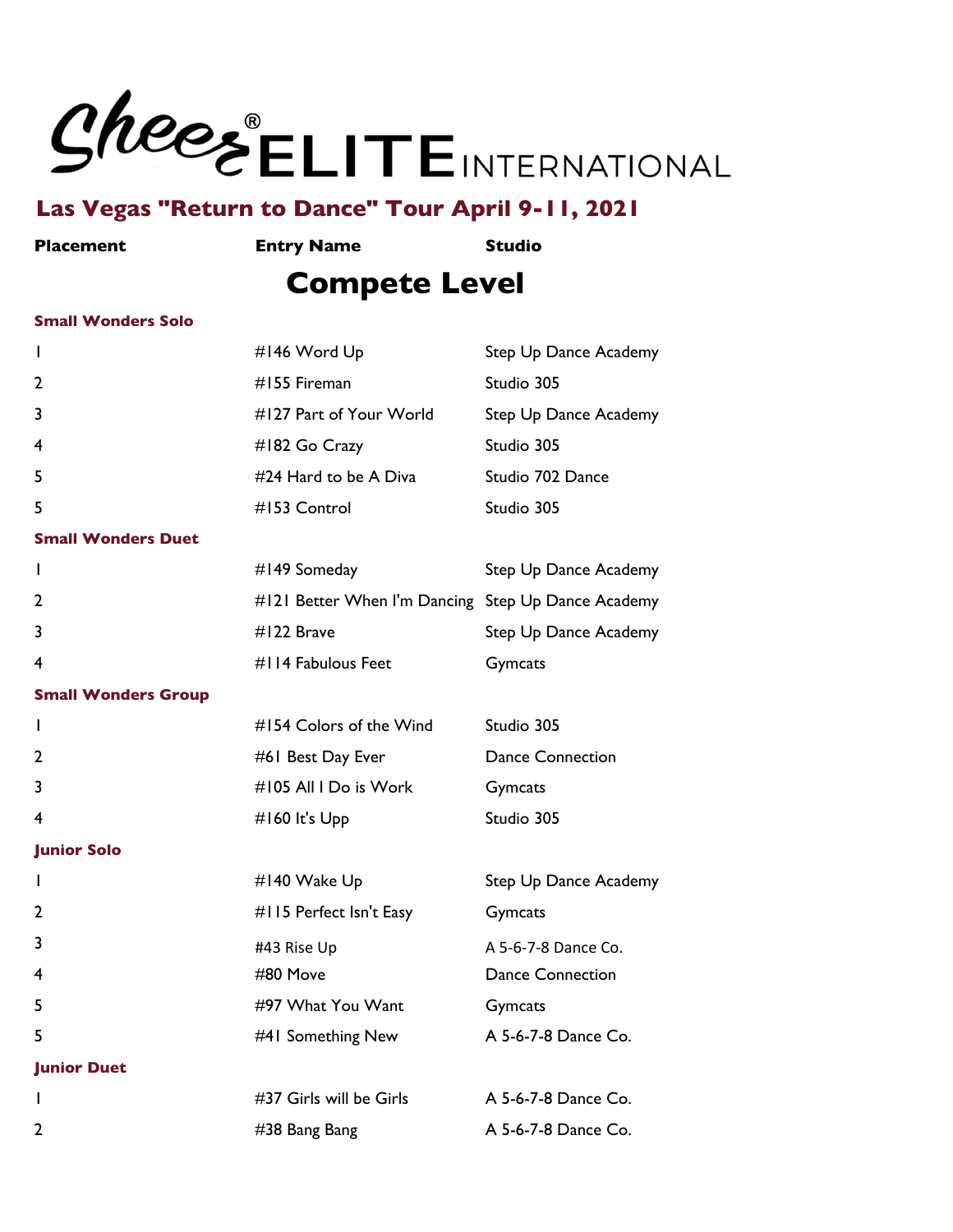

| <b>Placement</b>          | <b>Entry Name</b>                              | <b>Studio</b>           |
|---------------------------|------------------------------------------------|-------------------------|
| 3                         | #42 Best Friends                               | A 5-6-7-8 Dance Co.     |
| <b>Junior Group</b>       |                                                |                         |
| I.                        | #44 Wings                                      | A 5-6-7-8 Dance Co.     |
| 2                         | #116 Jump for my Love                          | Gymcats                 |
| 3                         | #35 These Boots are Made for<br><b>Walking</b> | A 5-6-7-8 Dance Co.     |
| 4                         | #101 Money Money Money                         | Gymcats                 |
| <b>Junior Large Group</b> |                                                |                         |
| L                         | #96 Ice Ice Baby                               | Gymcats                 |
| <b>Pre-Teen Solo</b>      |                                                |                         |
| T                         | #144 Remember                                  | Step Up Dance Academy   |
| 2                         | #141 Cool Cat                                  | Step Up Dance Academy   |
| 3                         | #126 Part of Me                                | Step Up Dance Academy   |
| 4                         | #117 Overwhelmed                               | Gymcats                 |
| 5                         | #102 Safe and Sound                            | Gymcats                 |
| <b>Pre-Teen Duet</b>      |                                                |                         |
| I.                        | #124 Stand By Me                               | Step Up Dance Academy   |
| 2                         | #108 Star A War                                | Gymcats                 |
| 3                         | #109 Anything You Can Do                       | Gymcats                 |
| 4                         | #104 Star Wars                                 | Gymcats                 |
| <b>Pre-Teen Trio</b>      |                                                |                         |
| I                         | #111 Speechless                                | Gymcats                 |
| <b>Pre-Teen Group</b>     |                                                |                         |
| I.                        | #65 Nice to Meet Ya                            | <b>Dance Connection</b> |
| 2                         | #99 Wash My Hands                              | Gymcats                 |
| 3                         | #95 Mr. Pinstripe Suit                         | <b>Gymcats</b>          |
| <b>Teen Solo</b>          |                                                |                         |
| L                         | #118 Got It                                    | Gymcats                 |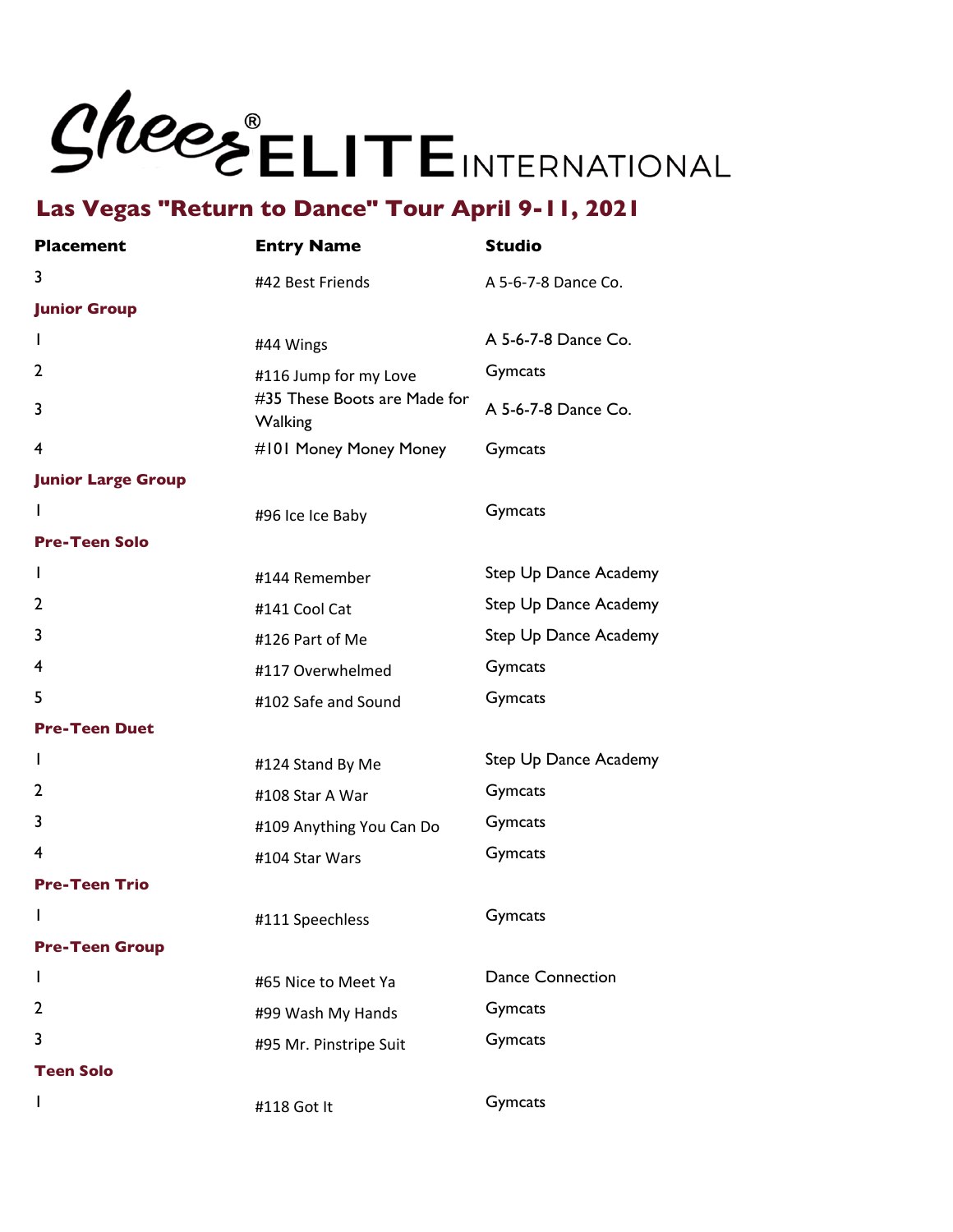

| <b>Entry Name</b>               | <b>Studio</b> |
|---------------------------------|---------------|
| #113 Stand By Me                | Gymcats       |
| #98 No Scrubs                   | Gymcats       |
|                                 |               |
| #107   Can't Do It Alone        | Gymcats       |
|                                 |               |
| #112 Can't Help Falling In Love | Gymcats       |
| #94 Superpower                  | Gymcats       |
| #103 Love is a Fickle Friend    | Gymcats       |
|                                 |               |
| #172 Cure                       | Studio 305    |
| #119 Animals                    | Gymcats       |
|                                 |               |

## **Elite Level**

#### **Small Wonders Solo**

| I                          | #50 Misunderstood           | Dreamdancenv            |
|----------------------------|-----------------------------|-------------------------|
| $\overline{2}$             | #128 I do What I love       | Step Up Dance Academy   |
| 3                          | $\#$ 148 Wrecking Ball      | Step Up Dance Academy   |
| 4                          | #46 Tchaikovsky Pas de Deux | Dreamdancenv            |
| 5                          | $#129$ Beautiful            | Step Up Dance Academy   |
| <b>Small Wonders Duet</b>  |                             |                         |
| I                          | $\#$ 139 Who's in Control   | Step Up Dance Academy   |
| <b>Small Wonders Trio</b>  |                             |                         |
|                            |                             |                         |
| I                          | #49 Glory                   | Dreamdancenv            |
| $\overline{2}$             | #45 Rhythm Nation           | Dreamdancenv            |
| 3                          | #5 Holly Rock               | Studio 702 Dance        |
| 4                          | #152 Werk                   | Studio 305              |
| <b>Small Wonders Group</b> |                             |                         |
|                            | #57 Cooties                 | <b>Dance Connection</b> |

**Small Wonders Large Group**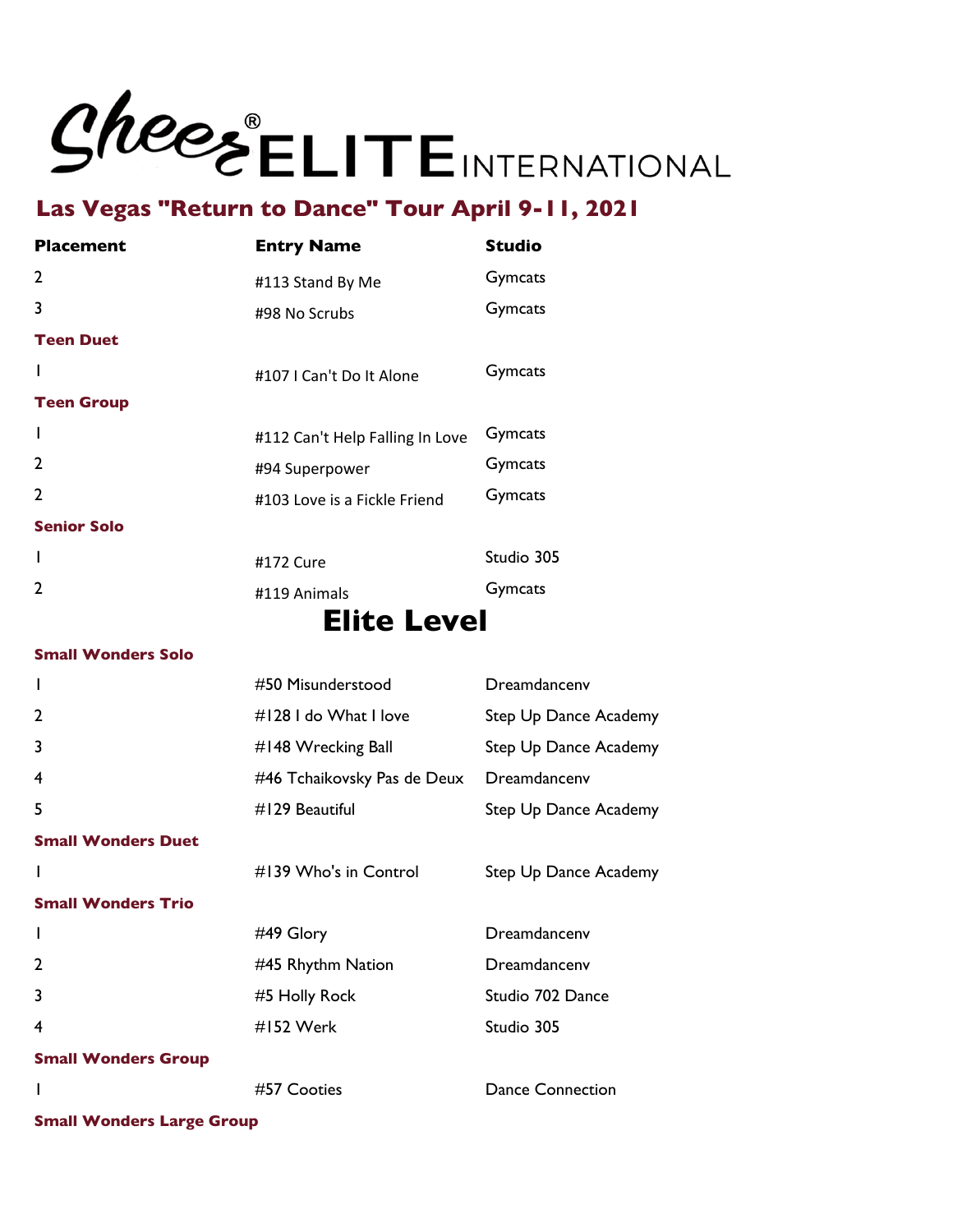# Shees ELITEINTERNATIONAL

## **Las Vegas "Return to Dance" Tour April 9-11, 2021**

| <b>Placement</b>          | <b>Entry Name</b>              | <b>Studio</b>                  |
|---------------------------|--------------------------------|--------------------------------|
| I.                        | #67 Cars that Go Boom          | <b>Dance Connection</b>        |
| 2                         | #71 California Girls           | <b>Dance Connection</b>        |
| <b>Junior Solo</b>        |                                |                                |
| L                         | #130 Save Tonight              | Step Up Dance Academy          |
| 2                         | #176 Pardon                    | Studio 305                     |
| 3                         | #168 Made for Now              | Studio 305                     |
| 4                         | #18 A Moment Apart             | Studio 702 Dance               |
| 5                         | #142 Wonderful World           | Step Up Dance Academy          |
| <b>Junior Duet</b>        |                                |                                |
| L                         | #150 Somewhere Only We<br>Know | Step Up Dance Academy          |
| <b>Junior Group</b>       |                                |                                |
| L                         | #162 Prayer                    | Studio 305                     |
| 2                         | #62 Crocodile Rock             | <b>Dance Connection</b>        |
| 3                         | #58 Ice Cream                  | <b>Dance Connection</b>        |
| <b>Junior Large Group</b> |                                |                                |
| L                         | #166 Can't Breathe             | Studio 305                     |
| 2                         | #183 Hop Make You Go           | Studio 305                     |
| 3                         | #84 Let's Hear it for the Boy  | <b>Dance Connection</b>        |
| 4                         | #157 Annointed                 | Studio 305                     |
| 5                         | #76 Us                         | <b>Dance Connection</b>        |
| <b>Pre-Teen Solo</b>      |                                |                                |
| ı                         | #31 Bla Bla Bla                | Studio 702 Dance               |
| 2                         | #14 Believe                    | Studio 702 Dance               |
| 3                         | #48 Rise                       | Dreamdancenv                   |
| 4                         | #53 Do Not Leave Me            | Independent                    |
| 4                         | #51 Missy Mix                  | <b>Prodigy Training Center</b> |
| 5                         | #47 Don't Slack                | <b>Prodigy Training Center</b> |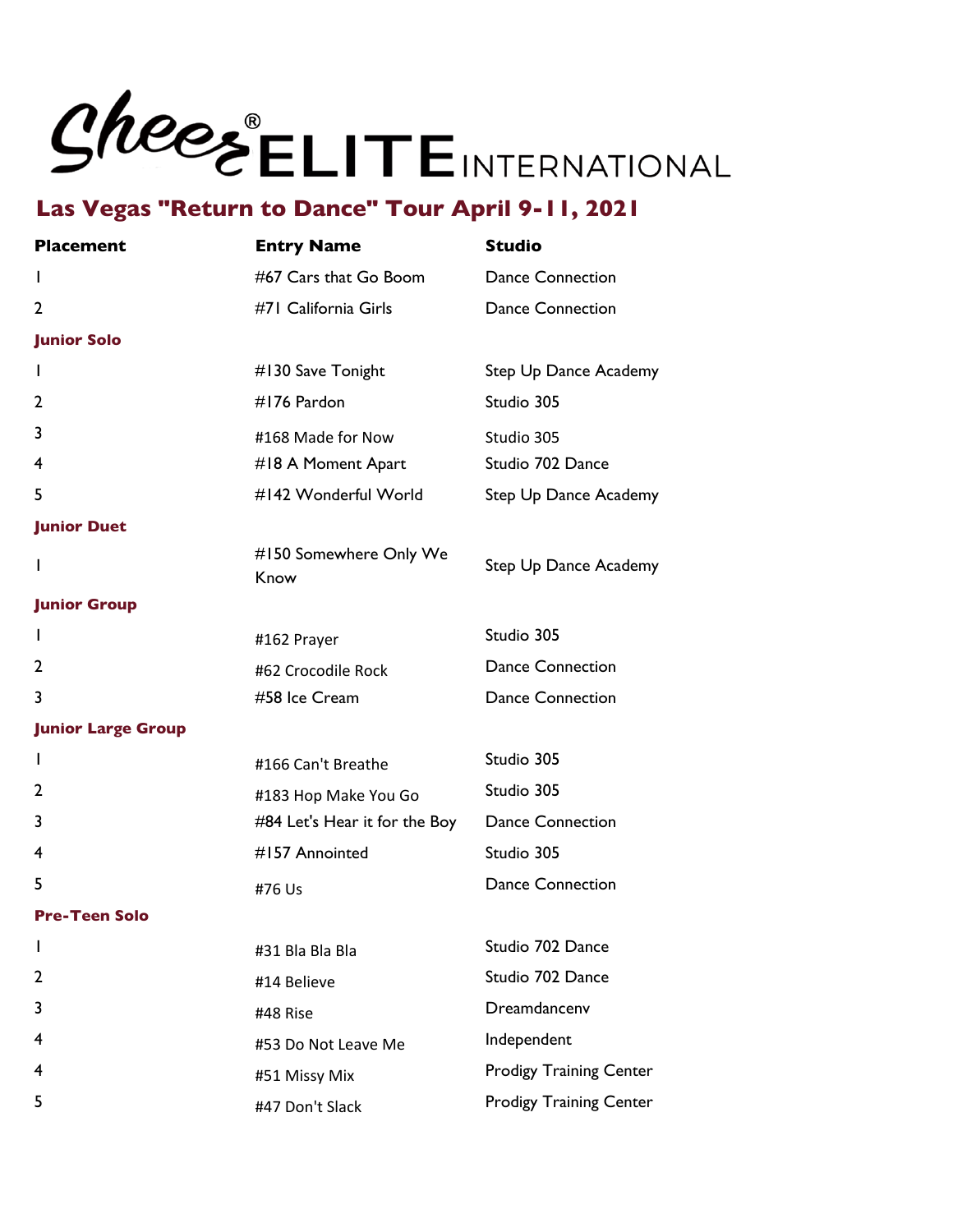# Shees ELITEINTERNATIONAL

## **Las Vegas "Return to Dance" Tour April 9-11, 2021**

| <b>Placement</b>        | <b>Entry Name</b>             | <b>Studio</b>           |
|-------------------------|-------------------------------|-------------------------|
| <b>Pre-Teen Trio</b>    |                               |                         |
| I.                      | #93 Harmonize                 | <b>Dance Connection</b> |
| <b>Teen Solo</b>        |                               |                         |
| I.                      | #134 Survive                  | Step Up Dance Academy   |
| 2                       | #147 Devil Devil              | Step Up Dance Academy   |
| 3                       | #161 Night Falls              | Studio 305              |
| 3                       | #131 Current State            | Step Up Dance Academy   |
| 4                       | #34 You Will be Found         | Studio 702 Dance        |
| 5                       | #89 Put the Blame on Me       | <b>Dance Connection</b> |
| <b>Teen Duet</b>        |                               |                         |
| T                       | #145 Love is a Battlefield    | Step Up Dance Academy   |
| $\overline{2}$          | #169 Ebony & Ivory            | Studio 305              |
| 3                       | #7 Are You With Me            | Studio 702 Dance        |
| <b>Teen Trio</b>        |                               |                         |
| L                       | #3 You Don't Own Me           | Studio 702 Dance        |
| <b>Teen Group</b>       |                               |                         |
| I.                      | #92 This is What You Came For | <b>Dance Connection</b> |
| 2                       | #59 Searchlight               | <b>Dance Connection</b> |
| 3                       | #73 Ready                     | <b>Dance Connection</b> |
| 4                       | #77 Nice and Easy             | <b>Dance Connection</b> |
| 5                       | #81 Sheila E                  | <b>Dance Connection</b> |
| <b>Teen Large Group</b> |                               |                         |
| I.                      | #177 Red Table Talk           | Studio 305              |
| I                       | #180 Zap                      | Studio 305              |
| 2                       | #171 Selah                    | Studio 305              |
| 3                       | #174 Bottom of the River      | Studio 305              |
| 4                       | #69 I'll Be There             | <b>Dance Connection</b> |
| 5                       | #88 Fashionista               | <b>Dance Connection</b> |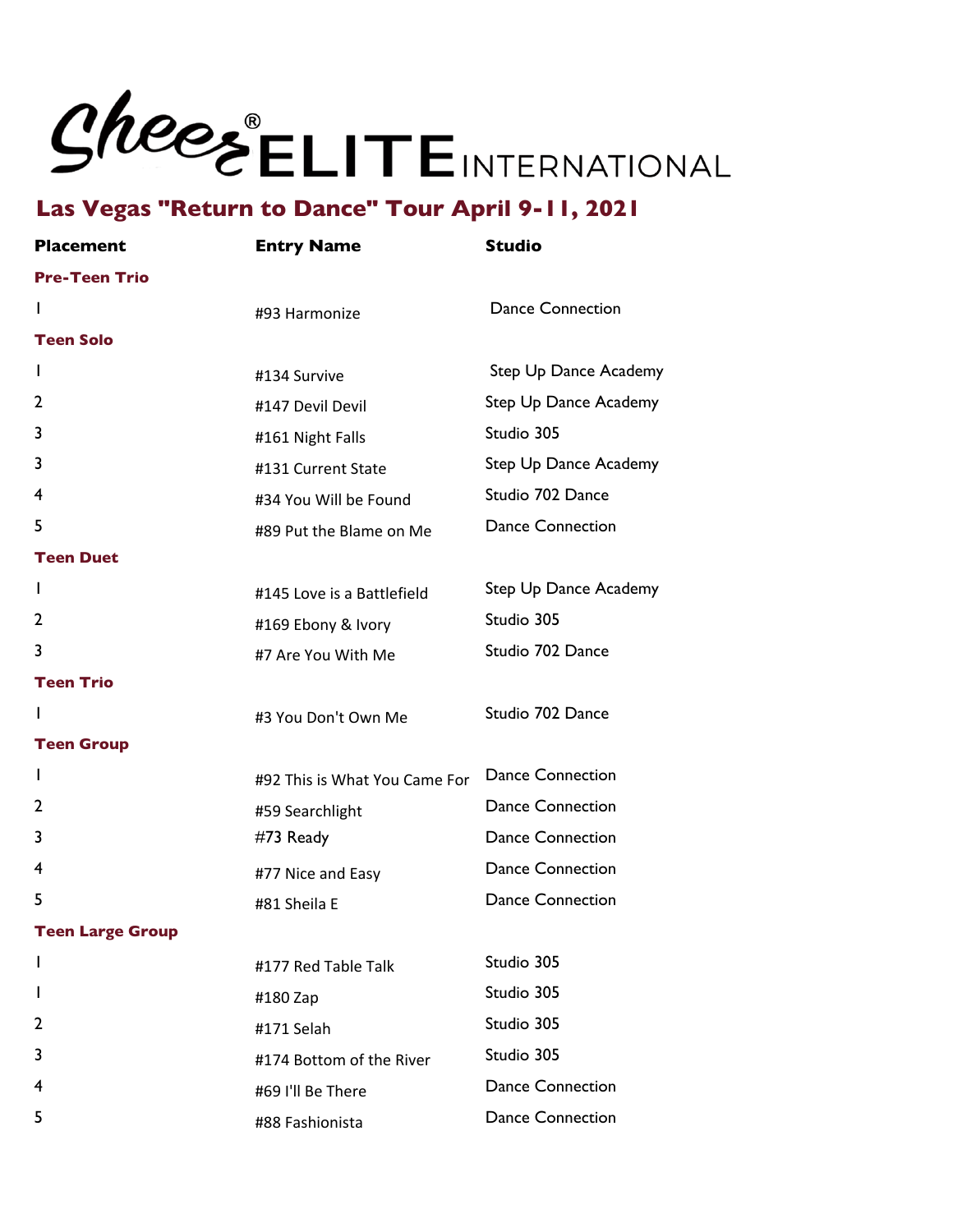

| <b>Placement</b>                                 | <b>Entry Name</b>   | <b>Studio</b>           |
|--------------------------------------------------|---------------------|-------------------------|
| <b>Senior Solo</b>                               |                     |                         |
| I                                                | #167 A Song for You | Studio 305              |
| $\mathbf{2}$                                     | #132 Mist           | Step Up Dance Academy   |
| 3                                                | #133 Lilac          | Step Up Dance Academy   |
| 4                                                | #165 Crisis         | Studio 305              |
| 5                                                | #143 Bound to You   | Step Up Dance Academy   |
| <b>Senior Duet</b>                               |                     |                         |
| I                                                | #164 Giving Up      | Studio 305              |
| $\mathbf{c}$                                     | #54 Before You Go   | <b>Dance Connection</b> |
| 12 and Under Production                          |                     |                         |
| I                                                | #52 Hamilton        | Dance Connection        |
| <b>Overall Solo/Duet/Trio</b>                    |                     |                         |
| I                                                | #157 A Song for You | Studio 305              |
| <b>Overall Group/Large Group/Line/Production</b> |                     |                         |
| I                                                | #180 Zap            | Studio 305              |

### **Sheer Artist Award - First Place High Score Solo/Duet/Trio - 2021 Tour or National Convention Scholarship**

| Addalyn Shimamoto       | Susanne Massa            | Lucymarie Sebastian   |
|-------------------------|--------------------------|-----------------------|
| Valentina Sapone        | <b>Charlize Andrews</b>  | Abigail Paul          |
| <b>Appollo Phillips</b> | Holidai Frazier          | Amiyah Elliott        |
| Zoe Dezii               | Sky Thomson              | Regan McNeil          |
| Quinlan Rushton         | <b>Zechariah Elliott</b> | <b>Breanna Tenney</b> |
| Katie Yampolski         | Jada Dunn                | Aalayah Perkins       |
| Cassandra Tran          | Savannah Denson          | Julius Johnson        |
| Gabriella Segars        | Kalani Hendrix           | Donika Harrison       |
| Emi Ostrea              | <b>Scarlett Martin</b>   |                       |
| Morgan Lodge            | Ayelin Vazquez           |                       |
| Naomi Overocker         | Kali Hamilton            |                       |
| Jordan Rowland          | Karissa Horton           |                       |
| Gabriella Ballard       | Jennifer Cunningham      |                       |

**Sheer Competition Voucher - First Place High Score Group/Large Group/Line/Production/Overall**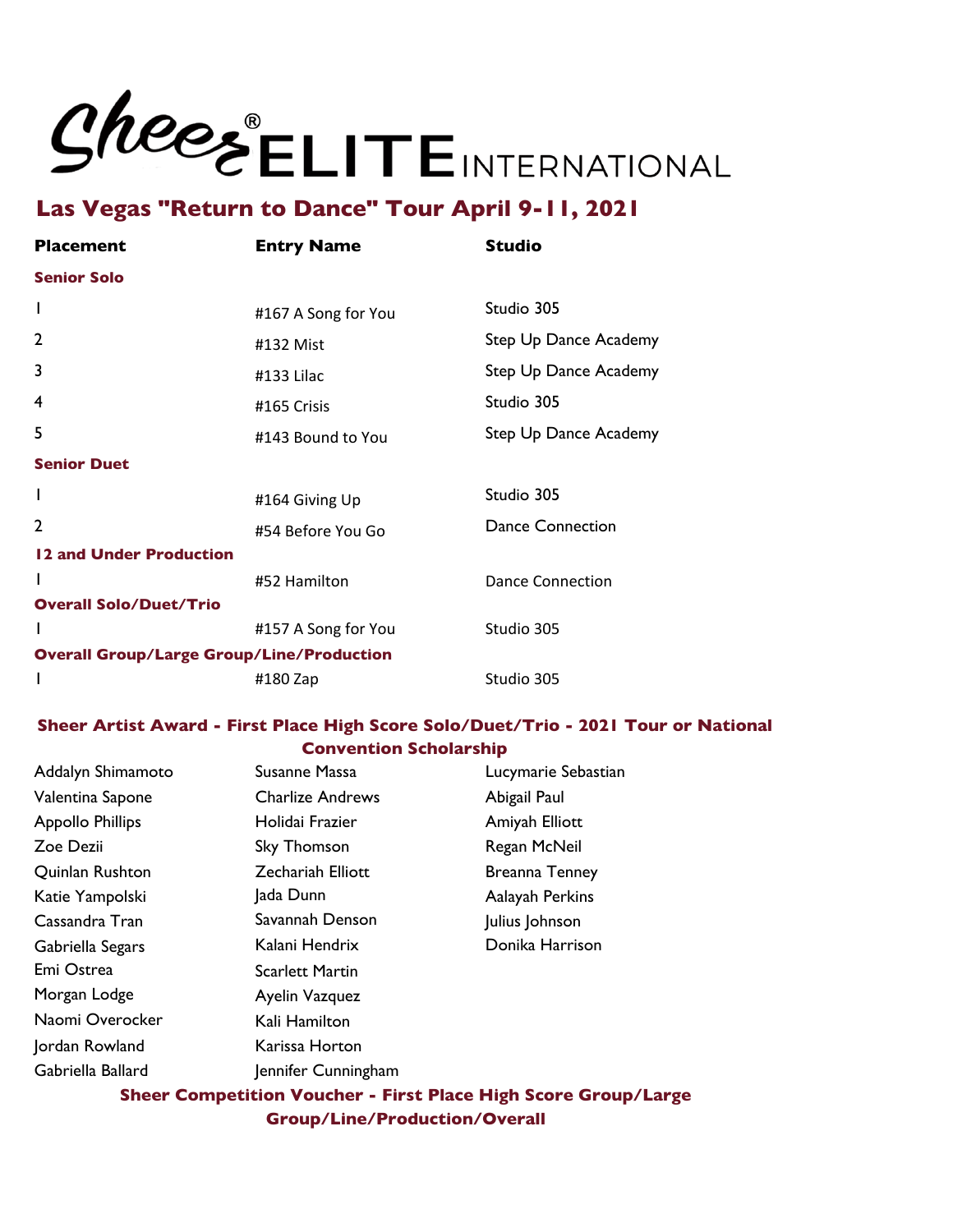## Shees ELITEINTERNATIONAL

## **Las Vegas "Return to Dance" Tour April 9-11, 2021**

| Placement                   | <b>Entry Name</b> | <b>Studio</b>       |
|-----------------------------|-------------------|---------------------|
| Junior Large Group, Teen    | \$225             | Gymcats             |
| Group                       |                   |                     |
| Junior Group                | \$100             | A 5-6-7-8 Dance Co. |
| Small Wonders Group, Junior |                   | Studio 305          |
| Group, Junior Large Group,  |                   |                     |
| Teen Large Group, Teen      | \$975             |                     |
| Large Group, Overall Large  |                   |                     |
| Group, Overall Solo         |                   |                     |
| Pre-Teen Group, Small       |                   | Dance Connection    |
| Wonders Group, Small        |                   |                     |
| Wonders Large Group, Teen   | \$575             |                     |
| Group, 12 and Under         |                   |                     |
| Production                  |                   |                     |

### **Sheer Choreography Award - Outstanding Choreography - 2021 National \$100 Credit**

| Studio 702 Dance        | #3 You Don't Own Me   |
|-------------------------|-----------------------|
| A 5-6-7-8 Dance Co      | #44 Wings             |
| <b>Dance Connection</b> | #59 Searchlight       |
| Gymcats                 | #105 All I Do is Work |
| Step Up Dance Academy   | #139 Who's In Control |
| Studio 305              | $\#$ 180 Zap          |
|                         |                       |

### **Sheer Excellence Award - Recognition of Faculty in Convention Class - 2021 Full National Convention Scholarship**

| <b>Drew Poindexter</b>  | Jaylaa Thomas        | Catalina Crouch       |
|-------------------------|----------------------|-----------------------|
| <b>Rayne Montgomery</b> | Alisa Cheng          | Gianna Burney         |
| Deysia Hicks            | Paizley Cogswell     | Harper Kristof        |
| Sofia May               | Vanessa Fragoso      | <b>Addison Lewis</b>  |
| Victoria Ward           | Micylen Johnson      | Ella Sadie            |
| Makenzie Young          | Jodee Fields         | Marisa DeMarco        |
| Zayda Ramirez           | <b>Albert Storey</b> | Isiah Patterson       |
| Nyah Pichon             | Aliyah Jones         | Harper Deeprai Carter |
| Londyn McGee            | Xanica Ruffin        | Jada Dunn             |
| Victoria Hartwell       | <b>Taylor Stuck</b>  | Devin Bailey          |
| Briana Briggs           | Aiden Boquiren       | <b>Remedy Hunter</b>  |
| Cassie Stahl            | Devyn Wanstreet      |                       |

**Sheer Style Award - Highest Score per Dance Style - 2021 National \$100 Credit**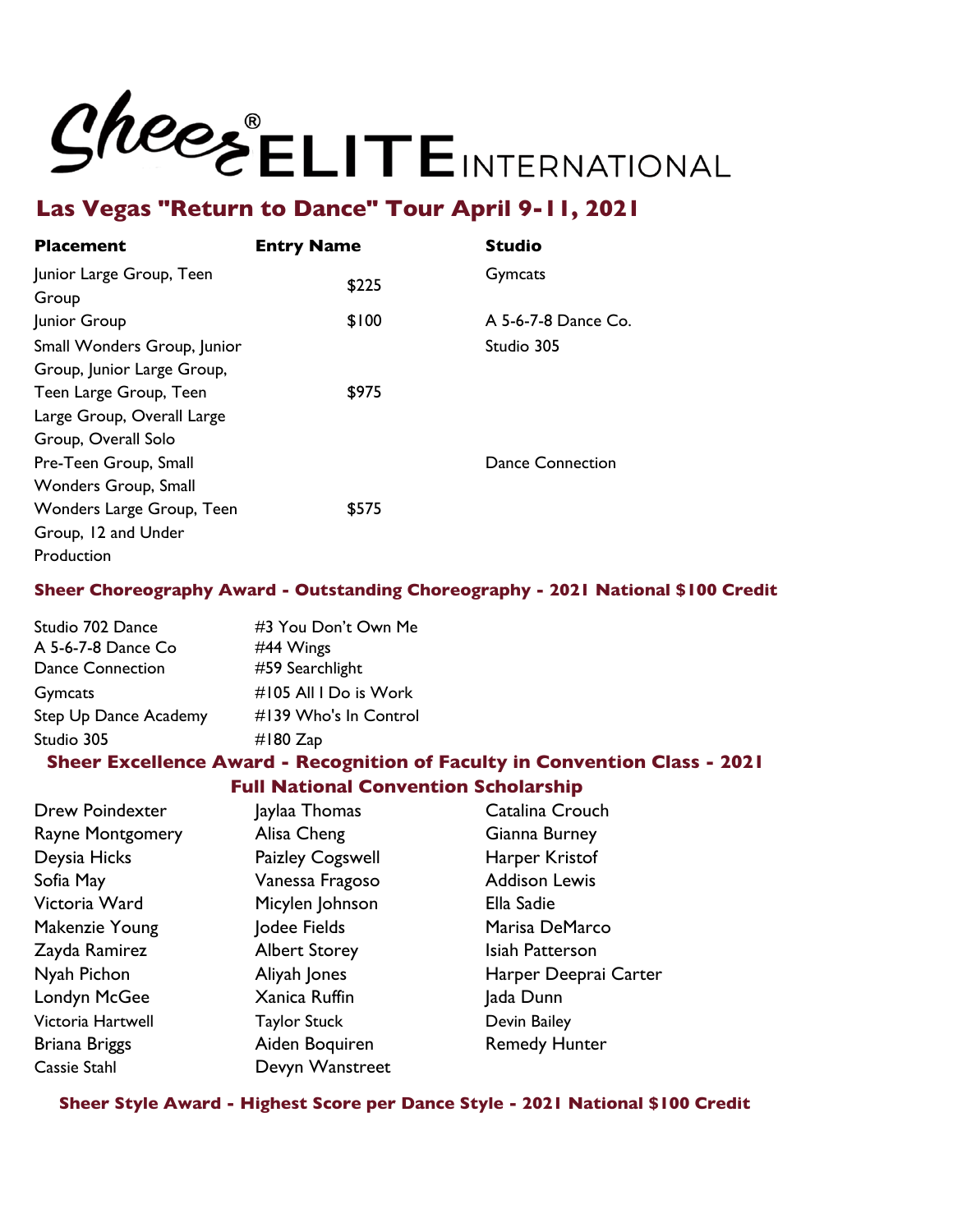

| <b>Placement</b>       | <b>Entry Name</b>           | <b>Studio</b>           |
|------------------------|-----------------------------|-------------------------|
| Acrobatic              | #128 I Do What I Love       | Step Up Dance Academy   |
| Ballet                 | #46 Tchaikovsky Pas de Deux | Dreamdancenv            |
| Contemporary           | #180 $Zap$                  | Studio 305              |
| Hip Hop                | #139 Who's In Control       | Step Up Dance Academy   |
| azz                    | #149 Someday                | Step Up Dance Academy   |
| Lyrical                | #177 Red Table Talk         | Studio 305              |
| Modern                 | #167 A Song For You         | Studio 305              |
| <b>Musical Theater</b> | #107   Can't Do It Alone    | Gymcats                 |
| Open                   | $\#$ 130 Save Tonight       | Step Up Dance Academy   |
| Tap                    | #84 Lets Hear For The Boy   | <b>Dance Connection</b> |
|                        |                             |                         |

### **Sheer Director Award - Highest Score per Dance Studio - 2021 National \$100 Credit**

| Studio 702 Dance                 | #34 You Will Be Found                            |
|----------------------------------|--------------------------------------------------|
| Studio 305                       | #167 A Song For You                              |
| Step Up Dance Academy<br>Gymcats | #150 Somewhere Only We Know<br>$\#$ I 19 Animals |
| <b>Dance Connection</b>          | #92 This is What You Came For                    |
| A 5-6-7-8 Dance Co               | #44 Wings                                        |

### **MOVE - Half Intensive Scholarship**

Albert Storey

Avery Kiser

### **NMYB - Half Intensive Scholarship**

| Jaylaa Thomas  | Alisa Cheng                              | Elijah Simmons   |
|----------------|------------------------------------------|------------------|
| Ayelin Vazquez | Julius Johnson                           |                  |
|                | <b>NMYB - Full Intensive Scholarship</b> |                  |
| Natalia Vargas | Deven Crawford                           | Rayne Montgomery |
| Aiden Boquiren | Donika Harrison                          |                  |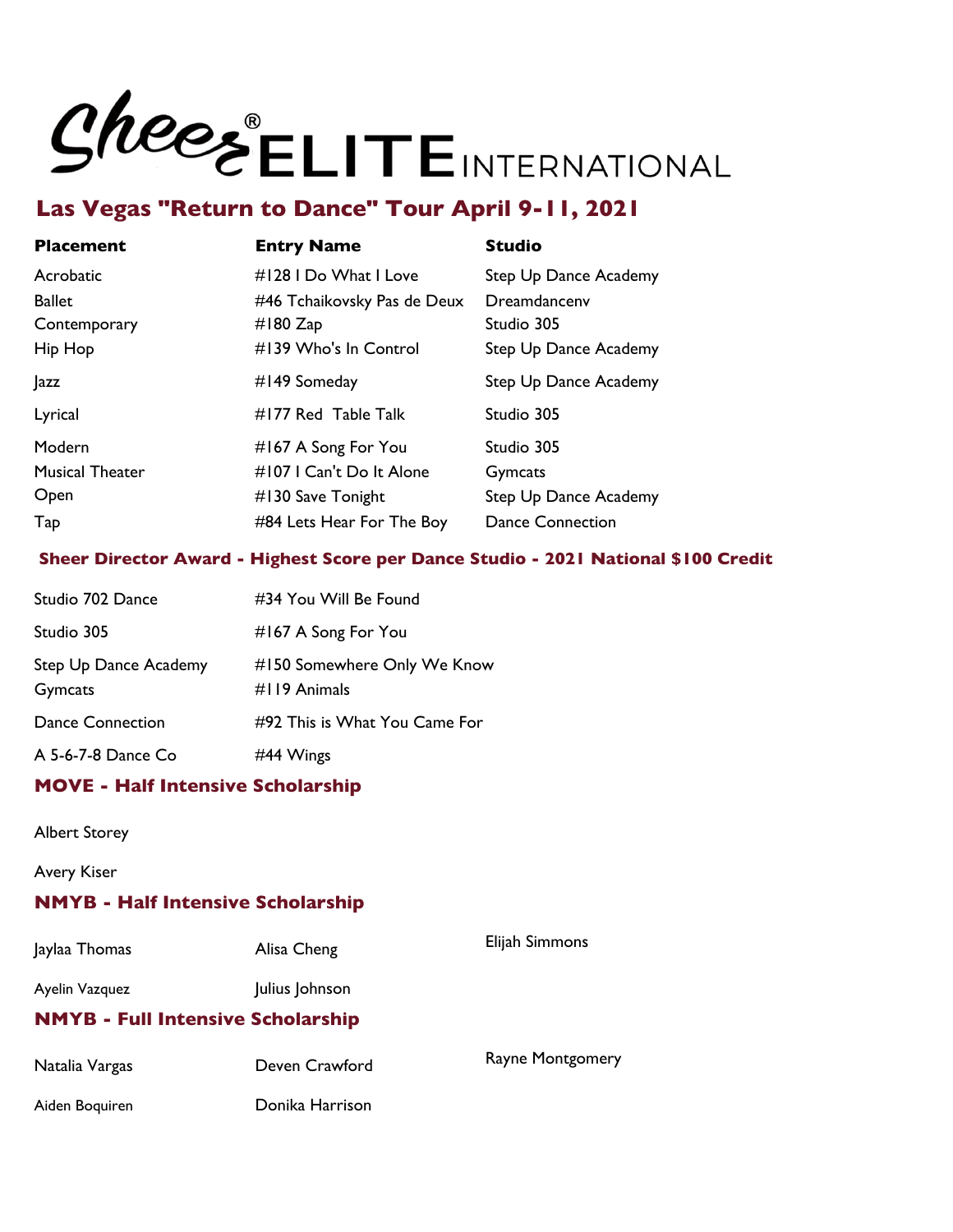

**Placement Entry Name Studio**

### **Congeniality Award**

Dreamdancenv

### **danceX Certificates - Free Entry into the September Virtual Audition (3)**

"Ice Ice Baby" by Gymcats Gabriella Carrozza "This is What You Came For" by Dance **Connection Vickie Sheer Award - Achievement Above and Beyond Expectations - 2021 National \$50 Credit**

| Holidai Frazier          | Dreamdancenv                 |
|--------------------------|------------------------------|
| Meyah McIntosh           | <b>Dance Connection</b>      |
| Jaylaa Thomas            | Independent                  |
| Rayne Montgomery         | Studio 305                   |
| Krista Hoo               | <b>Dance Connection</b>      |
| Aiden Boquierin          | Studio 702 Dance             |
|                          |                              |
| Aiden Boquierin          | Studio 702 Dance             |
| Holidai Frazier          | Dreamdancenv                 |
| <b>Zechariah Elliott</b> | <b>Step Up Dance Academy</b> |
| Lucymarie Sebastian      | Step Up Dance Academy        |
|                          |                              |